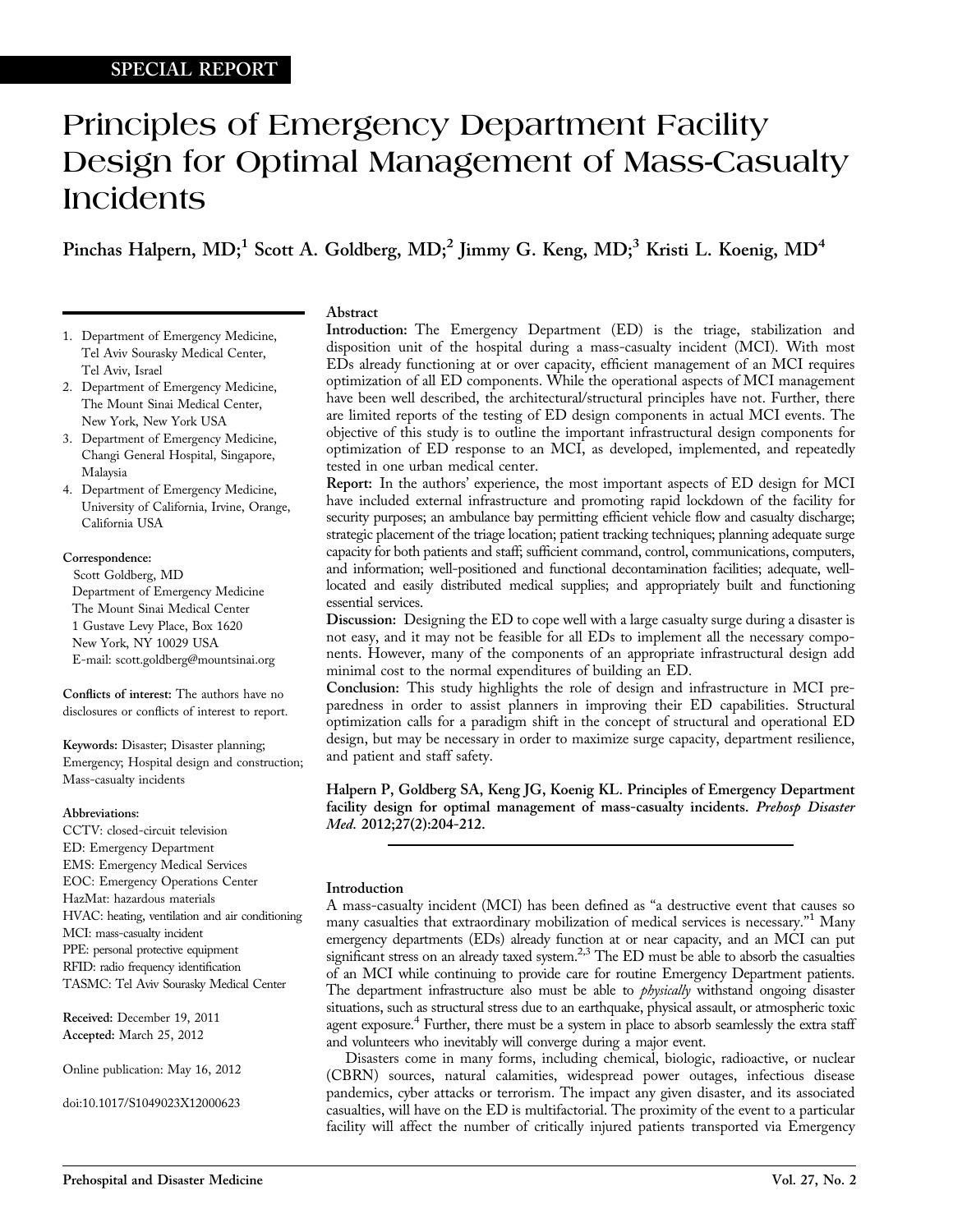Medical Services (EMS) as well as the number of casualties selfpresenting. Many EMS protocols dictate that critically injured patients be brought first to the nearest facility, and then transferred to a regional trauma center after initial stabilization.<sup>5</sup> However, the particular prehospital provider may not have adequate training in transport triage, or may not adhere to existing protocols due to inadequate situational control, resulting in selective crowding of some hospitals. Further, a significant percentage of casualties self-refer to the ED, many with only minor injuries.<sup>6-8</sup> Notification time affects preparations, with longer times allowing activation of more complex disaster plans, establishment of additional patient care areas outside the ED, and collection of equipment not normally available within the ED itself. The specific type and duration of the MCI, the number and severity of casualties, and the effects of the MCI on the physical infrastructure of the facility all play a role on the ability of the ED to respond to the MCI.

Specific components of ED preparedness for MCIs include a clear concept of operations, appropriate protocols, knowledgeable personnel, training and drilling of participants, sound infrastructure, and specific and non-specific equipment. While many of these concepts have been described in detail elsewhere, there are few descriptions of the physical structure of an ED that will operate efficaciously in the setting of an MCI.<sup>9-12</sup> Several manuals, books and guidelines deal with the topic of ED design, but with little focus on the special preparations needed for disaster management.13-15 One notable exception is the ''ER One'' project of the U.S. Department of Health and Human Services.<sup>4</sup>

The vast majority of EDs never have experienced an MCI. The perceived level of risk for their occurrence varies, with only 67% of hospitals in the United States having disaster plans for all six categories of expected incidents.<sup>16</sup> Emergency Departments in Israel have had the unfortunate experience of managing a large number of conventional MCIs, mostly of the bomb-blast type.<sup>9,12,17,18</sup> As such, they have gained experience in managing such scenarios and have developed specialized facilities to optimize their management of MCIs. The Tel Aviv Sourasky Medical Center (TASMC), built in 1998 with the express incorporation of MCI management design components, is one of the largest EDs in the country with such facilities. Almost 30 urban, blast-type MCIs have been managed in this ED, with repeated refinement and subsequent validation of the design philosophy and implementation. The objective of this study is to describe the relevant components of ED infrastructure that will optimize ED workflow and, presumably, patient outcome, during the management of conventional, urban, sudden-impact MCIs.

# The MCI-Ready Emergency Department

The improvements in ED design and activation that have been implemented based on the TASMC experience with MCIs are discussed below and are summarized in Table 1.

# External Infrastructure and Security

The physical structure of the department must remain intact throughout the duration of the MCI in order to ensure the safety of health care providers and their ability to provide uninterrupted patient care. Structural damage in the Northridge, California (USA) earthquake resulted in facility evacuation,<sup>19</sup> and tornado damage to a Joplin, Missouri (USA) hospital in 2011 rendered the hospital inoperative and caused the deaths of five ventilatordependent patients due to power loss.<sup>20</sup> The facility at TASMC

is resistant to structural damage from disasters such as earthquakes, tsunamis, and bombings by virtue of a high-strength reinforced concrete structure built to bomb shelter standards (Figure 1), and positive pressure filtered air systems provide protection from external HazMat (hazardous materials) events.

Not only does the ED receive large numbers of casualties from the MCI itself, but it can expect a ''convergence'' phenomenon6,7,21 of nonessential persons such as media, concerned family members, volunteers and healthcare workers looking to help. Inadvertent contamination of the department by casualties arriving on foot, prior to proper triage and decontamination, is a significant risk.<sup>22,23</sup> As such, the ED should be able to be rapidly quarantined. Additionally, failure to control entry and exit points can cause disruption within the department.<sup>6</sup> In the TASMC ED, physical control of exits and entrances is accomplished via heavy-duty, lockable doors. However, gates or barricades serve as reasonable alternatives.<sup>4</sup> The TASMC ED has a single entrance, with a single exit at the rear of the department, leading into the main hospital corridor. This design allows a one-way flow of casualties, making for efficient disposition. Security personnel are still essential for gate control.

Penetration of the hospital perimeter by unauthorized persons or vehicles is of concern, not only for the risk of overcrowding with family members and onlookers, but because the ED itself may become a secondary target for attack during a terrorist incident. A physical barrier completely encompassing the perimeter of the facility is ideal. The TASMC facility is fully enclosed in a 7-foot high metal fence with guarded gates, metal detectors and a rapid closure system. A storage building with blast resistant walls directly in front of the ED entrance provides not only equipment necessary for decontamination, but also protection against frontal assault. Recent years have seen the establishment of emergency underground hospitals set up to mitigate the effects of rocket attacks in many Israeli hospitals, including TASMC and the Western Galilee Hospital in Nahariya.<sup>24</sup>

#### Ambulance Bay and Vehicle Intake Area

Casualties may arrive on foot, by ambulance, or by private transportation; a large number of vehicles are to be expected. To prevent traffic jams and bottlenecks, an appropriate vehicle flow system was designed at TASMC. The ambulance bay consists of a circular driveway originating and terminating at the security gate's single entry point (Figure 2). This circular design obviates the need for vehicle reversal, providing laminar vehicle flow. The driveway has three lanes of traffic, allowing through traffic even when multiple ambulances are parked. Closed-circuit television (CCTV) monitoring permits rapid intervention by security whenever excessive congestion occurs. The ambulance bay has ample space for patient offloading without hindering passage of additional vehicles. During MCI events, sufficient offloading equipment may be inaccessible<sup>6,25</sup>; at TASMC, gurneys for offloading patients from personal vehicles are available in storage areas close to the entrance. The bay itself is covered, providing protection not only from the elements, but also from airborne debris. Opposite the ED entrance area is a storage building containing 50 gurneys permanently available for patient offloading and transport into the department.

# Triage

Triage is a critical aspect of MCI management,<sup>26</sup> and the triage model used by the health care facility has implications for ED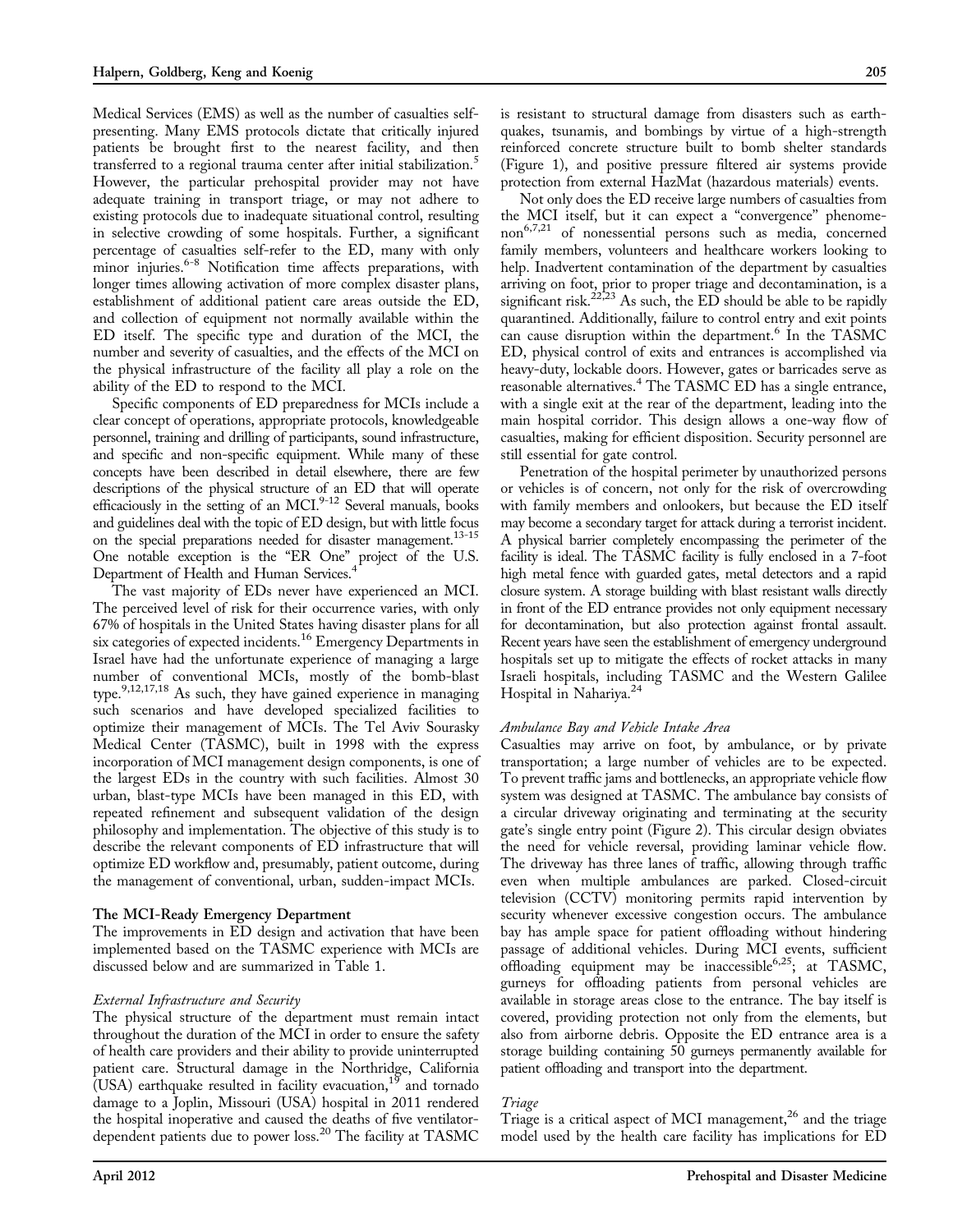|                                          | <b>Conventional MCI</b>                                                                                                                                                                   | <b>Additional</b><br><b>Considerations: Non-</b><br><b>Conventional MCI</b>                                                                                                 | <b>Practical Implementation at TASMC</b>                                                                                                                                                                                                                                                                                                                                                                                                      | Relative<br>Cost <sup>a</sup> |
|------------------------------------------|-------------------------------------------------------------------------------------------------------------------------------------------------------------------------------------------|-----------------------------------------------------------------------------------------------------------------------------------------------------------------------------|-----------------------------------------------------------------------------------------------------------------------------------------------------------------------------------------------------------------------------------------------------------------------------------------------------------------------------------------------------------------------------------------------------------------------------------------------|-------------------------------|
| External<br>Infrastructure &<br>Security | • Appropriate & secure<br>perimeter<br>• Able to control all entries<br>& exits<br>• Resistant to structural<br>collapse<br>• Protected from assault &<br>elements<br>• Perimeter control | • Airtight windows and<br>doors<br>• Positive pressure<br>filtered air system                                                                                               | 360 degree fence with single vehicle entry<br>point<br>• Storage building directly in front of ED<br>entrance with blast resistant walls<br>• Blast resistant airtight doors and windows<br>(Figure 1)<br>• Positive pressure filtered air                                                                                                                                                                                                    | \$\$\$                        |
| Vehicle Intake<br>Area                   | • Multiple lanes<br>• Laminar vehicle flow<br>• Equipment for patient<br>offloading                                                                                                       | • Access to<br>decontamination<br>facilities<br>Access to PPE                                                                                                               | • Circular driveway obviates need for vehicle<br>reversal<br>• Multiple lanes of traffic and one-way traffic<br>flow (Figure 2)<br>• Entrance to driveway protected by gate,<br>divided with permanent median<br>• Covered ambulance bay, protection from<br>the elements and/or airborne debris<br>• Direct access to decontamination facilities<br>50 gurneys immediately accessible<br>external to ED for transport into the<br>department | \$\$                          |
| Triage                                   | • Single entry point<br>• Dedicated area close to<br>treatment area<br>• "Geographic" triage                                                                                              | • Far enough from<br>care areas so as to<br>avoid cross-<br>contamination<br>Decontamination<br>area prior to triage                                                        | Occurs at ED entrance with direct line of<br>sight to all three geographic triage areas<br>• Funnel shaped area in which triage is<br>performed individually in single file<br>Computerized registration at ED entrance<br>during triage                                                                                                                                                                                                      | \$                            |
| Surge                                    | • Flexible care areas<br>Contiguous overflow area<br>$\bullet$<br>• Alternative care sites                                                                                                |                                                                                                                                                                             | • Laminar flow through ED, single entrance<br>and single exit<br>• 120 gurneys equipped with 13L O2 tanks<br>and regulators able to function in<br>nontraditional care areas such as hallways<br>• 100 noncritical patient care spaces in<br>contiguous clinic space, with dedicated<br>entrance to this area if necessary                                                                                                                    | \$                            |
| Decontamination                          |                                                                                                                                                                                           | • Ambulatory and non-<br>ambulatory facilities<br>external to ED<br>• Easy access to PPE<br>• Sufficient quantities<br>of PPE<br>• Clear demarcation of<br>hot & cold zones | • 24 showers can be used for ambulatory or<br>non-ambulatory decontamination<br>• 16 additional hoses for non-ambulatory<br>decontamination with hot water and<br>dedicated (though uncontained) drain.<br>(Figure 3)<br>Hot line is permanently marked on pavement<br>10 sets of PPE immediately available<br>within the ED and 200 in outside storage                                                                                       | \$/\$\$                       |
| Isolation                                |                                                                                                                                                                                           | • Contiguous isolation<br>unit capable of<br>intensive care<br>• Positive pressure<br>Airtight windows and<br>doors                                                         | • Entire ED is supplied with positive pressure<br>filtered air<br>· Isolation area for 25 seated patients and<br>2 rooms available in a contiguous care area<br>Blast resistant, airtight windows                                                                                                                                                                                                                                             | \$ / \$                       |
| <b>Medical Supplies</b>                  | • Sufficient stores of critical<br>supplies<br>• Storage in accessible area<br>Structurally sound storage<br>areas                                                                        | Sufficient stores of a<br>variety of antidotes                                                                                                                              | • Medical supplies for 200 HazMat casualties<br>in storage outside the main building:<br>intubation and resuscitation supplies, wire-<br>mesh gurneys, barricades and markers.<br>• 10 mechanical ventilators stored in ED,<br>10 more available within 10 minutes<br>• 100 Vortran disposable ventilators within<br>30 minutes                                                                                                               | \$                            |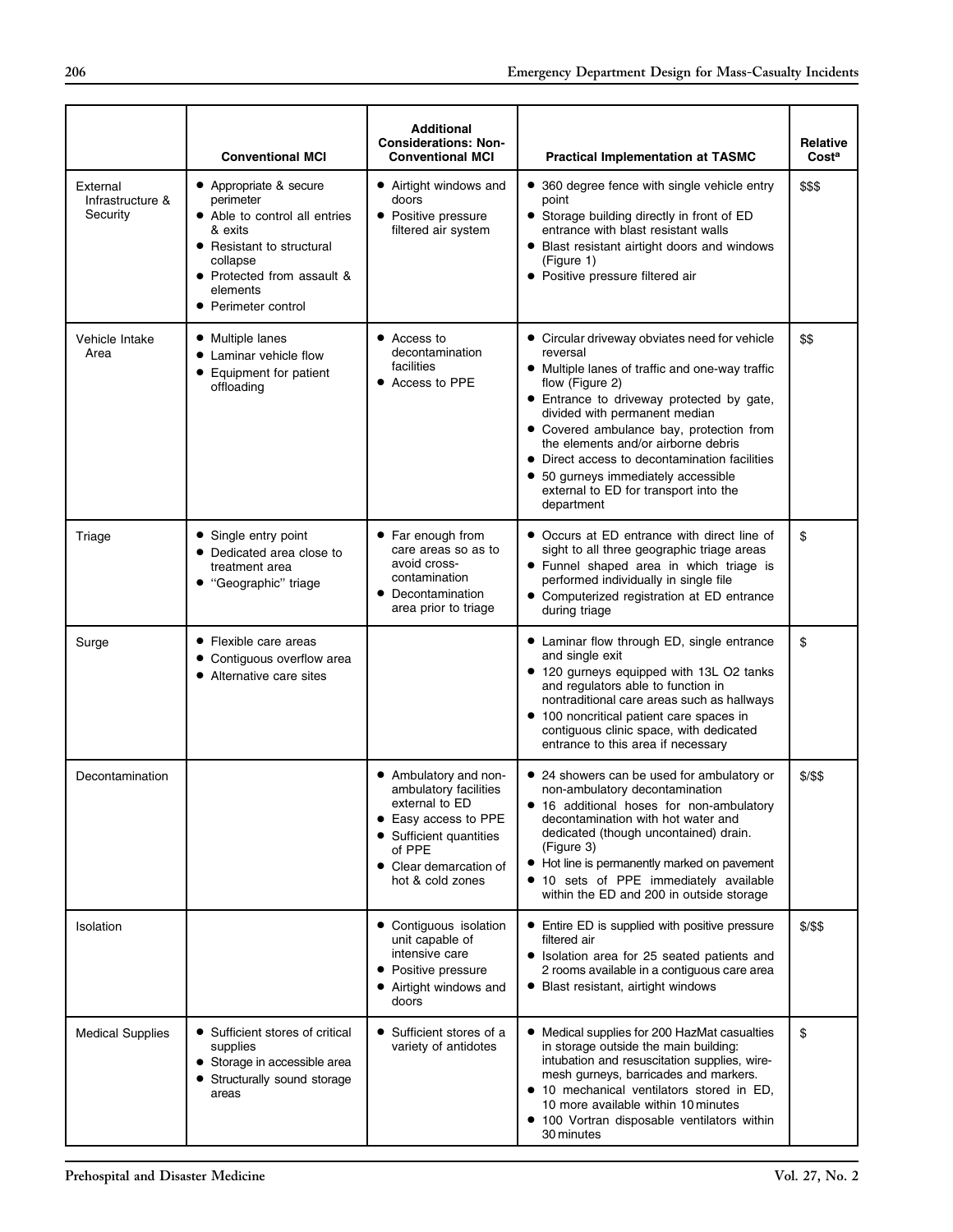|                                                          | <b>Conventional MCI</b>                                                                                                                                                                        | <b>Additional</b><br><b>Considerations: Non-</b><br><b>Conventional MCI</b> | <b>Practical Implementation at TASMC</b>                                                                                                                                                                                                                                                                                                                                                                                                                                                                              | Relative<br>Cost <sup>a</sup> |
|----------------------------------------------------------|------------------------------------------------------------------------------------------------------------------------------------------------------------------------------------------------|-----------------------------------------------------------------------------|-----------------------------------------------------------------------------------------------------------------------------------------------------------------------------------------------------------------------------------------------------------------------------------------------------------------------------------------------------------------------------------------------------------------------------------------------------------------------------------------------------------------------|-------------------------------|
|                                                          |                                                                                                                                                                                                |                                                                             | • Each bed space in ED has an "emergency"<br>pack" as well as supplies and linen to<br>manage 10 rounds of patients without restock                                                                                                                                                                                                                                                                                                                                                                                   |                               |
| Command and<br>Control.<br>Communications<br>& Computers | • Redundant<br>communication systems<br>• Freestanding LAN<br>• Hardened communication<br>lines<br>• Battery operated devices                                                                  | • Appropriate security<br>and resistance to<br>cyberterrorism               | · Overhead systems used sparingly, but<br>effective in communicating information to<br>all staff<br>• Text messaging preferred to cell phone<br>voice communications, which are slow,<br>one-to-one and break down more easily<br>than Short Messaging Service systems<br>• Beeper systems with central dispatch<br>useful for distributing short messages to<br>large numbers of staff simultaneously;<br>resistant to cell phone breakdowns<br>• Two-way radios for communications<br>between specific staff groups | $$$ /\$\$                     |
| <b>Patient Tracking</b>                                  | • Integrated patient<br>tracking system                                                                                                                                                        | • Support for multiple<br>unidentified victims                              | • Each patient bar coded at triage<br>• Computer with scanner available at<br>department exit<br>• RFID tagging being implemented                                                                                                                                                                                                                                                                                                                                                                                     | \$\$                          |
| Essential<br>Services                                    | • Food and water stores<br>• Water purification system<br>• Power generators, fuel<br>• Generators in structurally<br>stable area<br>• Temperature control<br>• Waste disposal &<br>sanitation | • Zoned HVAC                                                                | • Ten H-type reserve oxygen tanks within<br>the ED<br>· Hospital generators for electrical power,<br>except for air conditioning<br>• Uninterrupted power supply (UPS)<br>available at each bed                                                                                                                                                                                                                                                                                                                       | \$\$                          |
| Ancillary<br>Services                                    | • Dedicated and self-<br>sufficient imaging and<br>laboratory services                                                                                                                         |                                                                             | • Dedicated CT scanner<br>• Self-contained laboratory                                                                                                                                                                                                                                                                                                                                                                                                                                                                 | \$                            |
| Media<br>Management                                      | Dedicated media area<br>Remote from patient care<br>areas                                                                                                                                      |                                                                             | · Specified media area outside ED but<br>inside the hospital with dedicated power<br>& cable hookups                                                                                                                                                                                                                                                                                                                                                                                                                  | \$                            |
| <b>Mass Fatalities</b>                                   | Specialized morgue space<br>away from care areas                                                                                                                                               |                                                                             | Space for 100 casualties in separate air<br>conditioned area                                                                                                                                                                                                                                                                                                                                                                                                                                                          | \$                            |

Halpern @ 2012 Prehospital and Disaster Medicine

Table 1. Integration of critical elements for mass-casualty incident readiness into an Emergency Department infrastructure Abbreviations: ED, Emergency Department; HVAC, heating, ventilation and air conditioning; LAN, Local Area Network; MCI, mass-casualty incident; PPE, personal protective equipment; RFID, radio frequency identification; TASMC, Tel Aviv Sourasky Medical Center

a Relative cost: \$ Low; \$\$ Moderate; \$\$\$ High

design and infrastructure. During MCIs, TASMC has experienced casualty inflow rates of 30-50 patients within the first half hour of the event. With such large numbers, any delay in triage may be critical. Models such as START may require 30-60 seconds per patient, potentially causing a bottleneck and the need for additional resources at the entrance to the ED.27,28 At the TASMC ED, the "ask-look-feel" model, which in more than a thousand casualties has been shown to take only a few seconds,<sup>11,12</sup> is used. The TASMC triage model initially employed mass-casualty triage in the ambulance bay. However, this led to

congestion in the bay and delays in ambulance discharge. Further, it led to difficulty in communicating triage decisions to staff inside the department. Therefore, a single entry point at the inner door of the ED was designated, and is utilized for both triage and patient registration. Other models employing multiple triage points have been shown to scatter resources and add to confusion.

Geographic triage has long been advocated for MCIs.19,29 Using this model, casualties are segregated according to injury severity, and delegated to distinct care areas. At TASMC, the triage point has a direct line of sight to all three geographic triage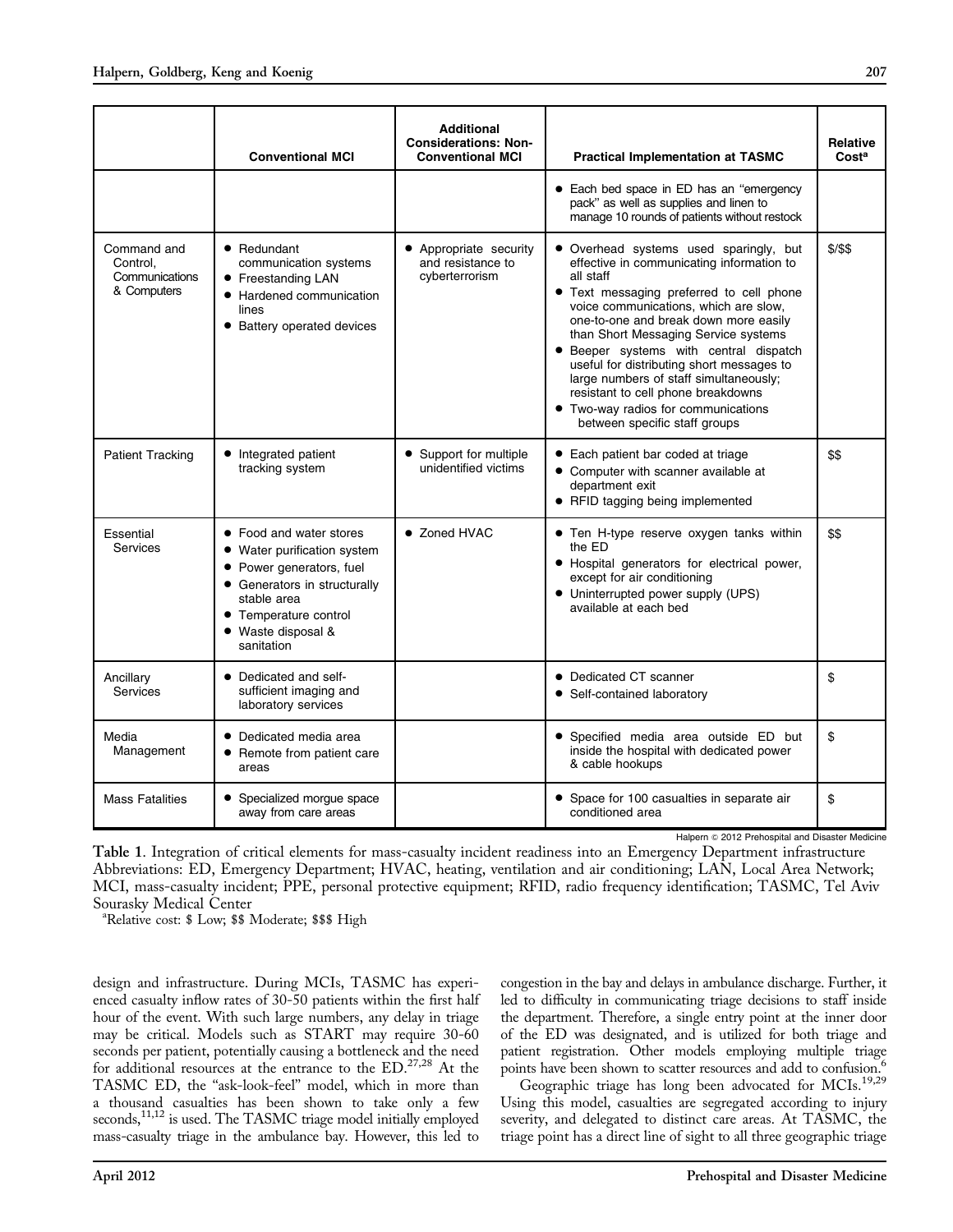to registration of personal details and destination, allowing for the rapid transport of 50-80 patients from the ED within 10 minutes.

The ED should have flexible patient care areas that can be expanded rapidly to accommodate large numbers of casualties. In the TASMC ED, care areas are divided by curtains, which when removed, allow additional space for patient care. Other hospital areas can increase the capacity of certain units by 500% via reallocation of space and recruitment of additional staff.<sup>18</sup>

TASMC uses a multifaceted approach to improve patient flow through the department and to accommodate patient surge. The front entrance is utilized solely for patient triage, and the rear exit is used solely for patient egress, creating laminar patient flow through the department. One hundred twenty gurneys are stocked at all times with 13 Liter oxygen tanks and regulators. Each patient care location is further equipped with an ''emergency care pack'' and several turns of clean sheets. This ''emergency care pack'' includes bandaging, thoracostomy and airway supplies, and resuscitation fluids. Each patient care location and each gurney can function independently in nontraditional care areas such as hallways.

Should the ED be incapable of managing all casualties, it may be necessary to establish an alternate care facility for the least critical patients.<sup>32</sup> Location on the same floor is ideal, but other options include strategically located elevators, staircases and slanted ramps. In the TASMC ED, this area is located in an adjacent dental clinic. The space has a separate entrance and exit, minimizing interference with patient care within the ED itself. The additional patient care spaces, including hallways and clinic space, are fitted with oxygen and electric outlets, some of which are concealed into existing architecture for aesthetics.

#### Decontamination and Isolation

The ED must have sufficient and appropriately positioned decontamination and isolation facilities.<sup>6</sup> Chemical, biological and radiological MCIs may necessitate emergent patient decontamination or isolation prior to definitive care. Failure to decontaminate patients adequately may result in significant hazards to treating staff members.22,23,33 Further, assessment of the need for decontamination should be external to the ED, and may necessitate an alternate triage site in an external structure such as a parking lot or tent. Many hospitals use relatively distant parking lots or other structures for decontamination. However, even in the absence of inclement weather conditions, it is unlikely that in an MCI event there will be sufficient personnel to move patients efficiently from triage to decontamination areas and back.

Personal protective equipment (PPE) of at least class C or equivalent must be available in sufficient quantities and within a very short period of time.<sup>34</sup> As seen in the Tokyo sarin gas attacks, patients are likely to self-refer to the ED without prior decontamination.<sup>6</sup> While decontamination staff in the warm zone will need full Level C or greater protection, medical staff in the ED likely will need only respiratory protection and butyl rubber gloves, and this is the protocol of the Israel National Committee on HazMat preparedness (Pinchas Halpern, member of the Committee, personal communication, November 2011).

In the authors' experience, single showers in a separate room are efficient for single victims, but very inefficient for even a moderate number of casualties. At TASMC, a two-tiered approach to decontamination is used. A smaller, immediately available system consists of 16 warm water showers and ancillary



Halpern @ 2012 Prehospital and Disaster Medicine Figure 2. Ambulance bay at Tel Aviv Sourasky Medical Center

areas, and triage occurs in single file. A registrar accompanies the patient to the assigned care area, while computerized registration occurs en route via a computer on wheels. Once the patient arrives at the assigned care area, further documentation and tracking occurs via a bar code system, detailed below.

# Surge

By definition, MCIs "involve such a large number of victims ... that local medical resources cannot handle [them]."<sup>30</sup> Surge capacity is defined as the ''ability to manage a sudden, unexpected increase in patient volume ... that would otherwise severely challenge or exceed the current capacity of the health care system."<sup>31</sup> Especially in urban disasters, the ED may have only minutes to accommodate the first wave of casualties that may arrive without any prior warning, quickly overwhelming department resources.<sup>6,12</sup> The first step in preparation is to clear the ED of non-critical patients, preferably via a central exit, allowing for preparations to begin unimpeded at the ED entrance.<sup>32</sup> At TASMC, patients are quickly sorted into critically ill (usually a small minority) and non-critically ill. Critical patients await suitably-monitored transportation to an appropriate floor, while all other patients are transferred to general medical floors, leaving open valuable surgical beds. Documentation is limited



Figure 1. Blast-proof doors at Tel Aviv Sourasky Medical

Center

**RANGE AND IN**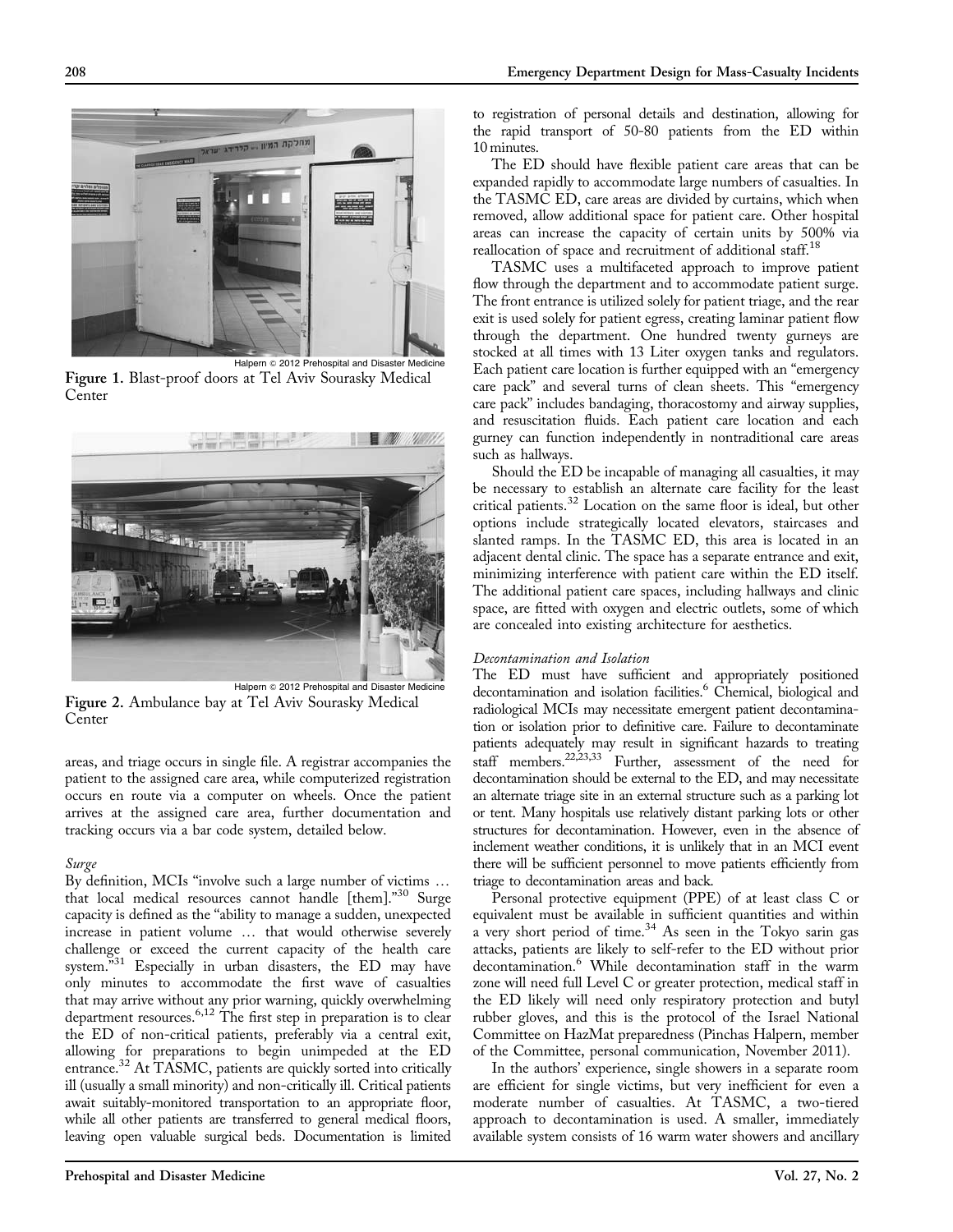



Halpern © 2012 Prehospital and Disa Figure 3. Decontamination shower hookups at Tel Aviv Sourasky Medical Center

disrobing and soaping equipment. These showers can be used for ambulatory or nonambulatory decontamination, and additional 16-hose hookups with hot water and a dedicated drainage system are available several meters from the primary showers (Figure 3). The showers are attached to an external storage facility containing 200 sets of level C PPE, bottled water for providers, clean gowns and towels. A hot line is permanently marked on the pavement. The first-stage facility is located immediately adjacent to the ED entrance, although designed to prevent splashing the ED entrance. Runoff is collected via a storm grate draining into the city's main sewer, as there is little evidence to support special management or containment of contaminated run-off water. A more extensive system for the care of larger numbers of contaminated casualties can be readied within three to six hours. This second-stage facility is contiguous with the surge capacity alternate care sites.

Within the department, an additional 10 sets of class C PPE are available at all times. The entire department is supplied with positive pressure filtered air, and all windows are airtight and blast resistant.

Patient isolation may be required in the event of a biologic or infectious MCI. The ED has a dedicated isolation area under negative pressure that is capable of handling both ambulatory and very ill patients. A negative pressure isolation area contiguous to the ED, custom-built during the H1N1 outbreak, will accommodate 25 seated patients; two additional rooms are provided for more acute patients.

# Medical Supplies

Urban MCIs may involve as many as 500 casualties per million population in any given geographic area.<sup>35</sup> There should be sufficient, immediately available, and readily accessible medical supplies to care for these large numbers of patients, as resupply may be difficult. Medical supplies located in the basement were destroyed or inaccessible after the Northridge earthquake incident, and in the Houston, Texas flooding of 2001.<sup>36</sup> During the Rhode Island Station Nightclub fire, receiving hospitals quickly ran out of intubation supplies,<sup>37</sup> and the supply of antidote was depleted rapidly after the Tokyo sarin gas attack.<sup>6</sup>

The ED must design appropriate storage areas for such equipment. Given the current trend at medical institutions for small inventories and "just-in-time" supply management, a determination about what is considered ''critical'' stock and

where it should be stored must be made on a per-hospital basis, depending on local hazards. The supply building outside the ED at TASMC has equipment readily available for 200 HazMat casualties, including intubation and resuscitation supplies, wiremesh gurneys suitable for nonambulatory decontamination, barricades and markers. Ten mechanical ventilators are available at all times within the ED, with another 10 available within minutes from neighboring care areas. One hundred Vortran disposable ventilators (Vortran Medical Technology 1, Inc, Sacramento, California, USA) are available in under 30 minutes.

# Command and Control, Communications, Computers, and the Emergency Operations Center

The success or failure of managing an MCI rests heavily upon adequate and appropriate command and control systems and the information they require. The specifics of incident command and control are discussed in detail elsewhere,<sup>17</sup> but ED infrastructure must be designed in such a way as to optimize communication system functionality. The Emergency Operations Center (EOC) serves as a dedicated operation and command center for coordinating the activities of the multiple components of MCI response, and is integral to the success of managing a disaster.<sup>7</sup> At TASMC, the EOC is physically situated in close proximity to the ED, and is structurally resistant to local hazards such as natural disasters, blasts, or fire. Conventional line telephones, point-topoint telephones bypassing the switchboard, wireless radios, intranet and internet communications all are available, along with video feeds from the many CCTV cameras in the hospital.

The ED itself has a local area network and a wireless network resistant to cyber attack.<sup>38</sup> While cellular telephones are extremely useful for communication, cellular networks have failed in recent MCI scenarios.7,21 The TASMC ED contains several very thick concrete walls, resulting in the need to provide local area transmission augmentation for cellular, WiFi and two-way radio communications. During MCI events at TASMC, the overhead paging system is used sparingly, but is very effective for communicating information to all staff within the department, as well as selectively to other areas of the hospital. Pagers and text messaging are widely used. Text messaging is preferred to cell phone voice communication, as messages can be conveyed to large numbers of people, and are quick, succinct, and resistant to the breakdown common to cell phone providers during MCIs.<sup>7</sup> A beeper system with a central dispatch is useful for distributing short messages to large numbers of staff members, and is also resistant to cellular service breakdown. Within the institution, two-way radios are utilized to facilitate communication between specific staff groups, such as patient transportation services and operating suites. Finally, staff is instructed not to call back when notified of an event, but rather to listen to media reports, which are usually very accurate. This results in considerable offloading of the telephone system.

# Patient Tracking

Patient tracking during an MCI is essential, and a real-time assessment of patient location is paramount. This is critical not only for the efficient management of patient flow and resource allocation, including operative suites and ancillary testing, but also for updating families with regards to patient status, along with interfacility and intrafacility communication and coordination among multiple subspecialists.<sup>39</sup> Potential patient tracking systems include bar code and radio frequency identification (RFID) tags, as well as manual tracking systems. If a tagging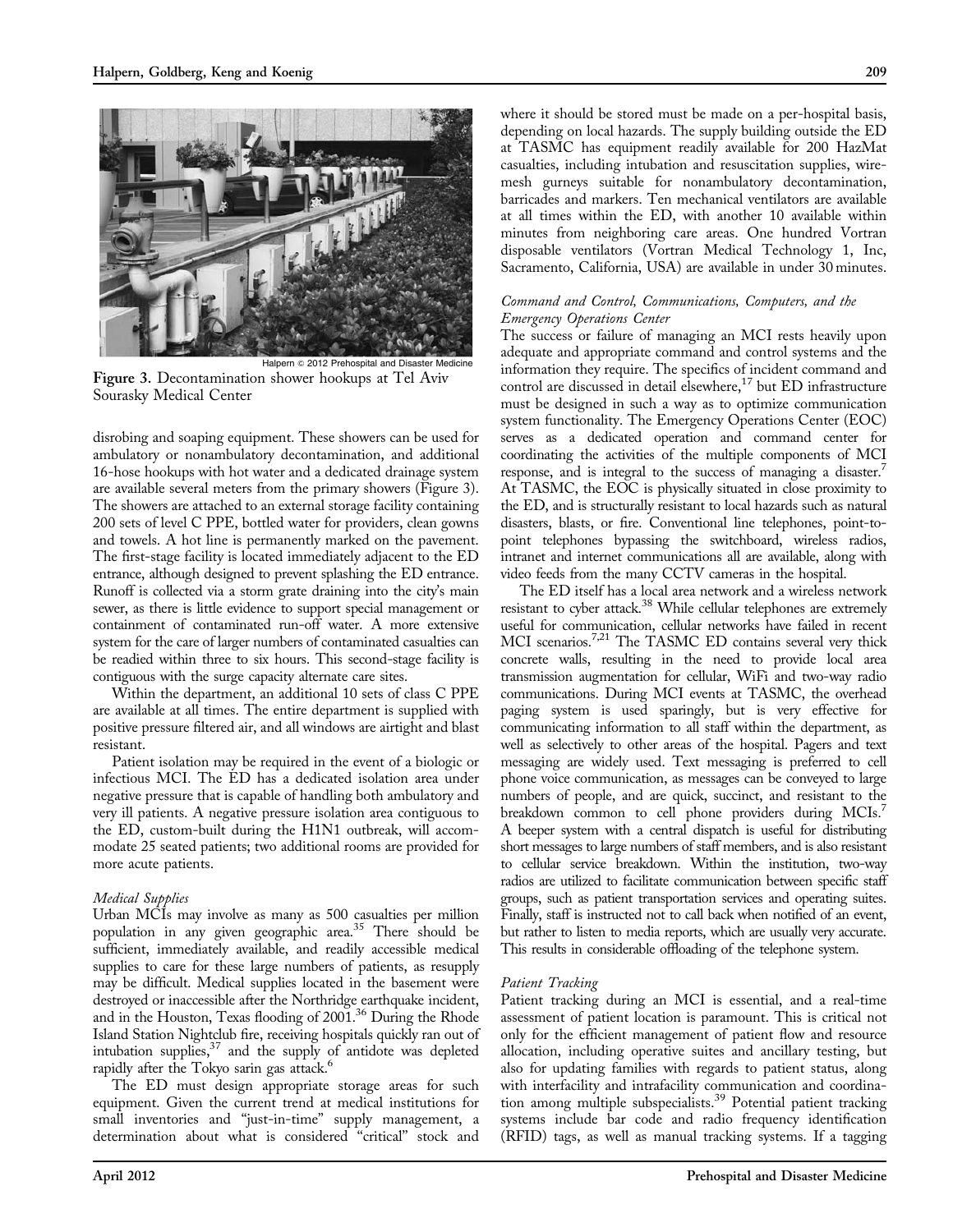system is used, computers or other devices with software capable of patient tracking must be available. If bar codes are used, computers and bar code scanners should be accessible at all entrances and exits, as they are at TASMC.

Beyond a few dozen casualties, automated patient tracking systems have significant advantages, especially in their ability to track patient location and to store, display and transmit information as needed. Recently, technologies including RFID tags have become available, making the implementation of computerized systems during MCI feasible and efficient. At TASMC, an RFID patient tracking system (AeroScout Inc., Rehovot, Israel) was implemented recently. Each patient receives an RFID tag as well as a bar code at triage; these are coded sequentially. This code is used to track the patient throughout his or her course. Bar code scanners are also located at all care area entrances and exits, including radiology suites. Patient tracking is thus three-tiered: automatically via RFID technology and manually via both bar code and manual data input. This redundancy may be eliminated over time, as TASMC gains experience with and confidence in automated systems.

In the United States, regional patient tracking systems are under development but currently are scarce.<sup>40</sup> Some nations, such as Germany, have government-supported or governmentinitiated programs in place to achieve automated patient tracking capability in disasters.<sup>41,42</sup> In Israel, a national, manual-input casualty tracking system called ''Adam,'' based out of Rambam Medical Center in Haifa, aids in tracking patients across facilities.

At TASMC, fully computerized systems for patient documentation have been found unsuitable for the chaotic MCI environment, and paper-based systems are used during large MCIs. Regular patient rounds are made roughly every 10-15 minutes by the Event Commander and the ED Chief Nurse, using structured forms which are fed into the Disaster Module immediately upon round completion. Clerks generate printed reports that are distributed to incident and area commanders, and are available via the intranet.

# Essential Services

Essential services, including food, water, power, fuel, medical gases, and heating, ventilation and air conditioning (HVAC), are likely to fail during an MCI.<sup>7</sup> Power outages are common and may be lethal, $20,43$  and fuel for emergency generators may be limited or inaccessible.<sup>44</sup> Heating and cooling systems may fail. Sanitation services and waste removal may be severely compromised. Food and potable water may be limited, contaminated or unavailable. Since access to the ED facility may be compromised, precluding the delivery of additional water, the ED should consider a stand-by water purification system.<sup>4</sup> TASMC utilizes an emergency store of drinking water stored in watertight tanks underground.

Oxygen and other medical gases are normally stored in a centralized location in the hospital and piped to the ED. TASMC has a local emergency store of oxygen within the ED, protected from the aforementioned hazards. For any given event expected to last 24 hours, the formula used to calculate the required number of storage tanks is:

$$
\frac{\text{(maximum expected number of ED patients)} \times (10 \text{ Liter/min}) \times (60 \text{ min/hr}) \times (24 \text{ hr})}{\text{(volume of the storage tanks to be used)}}
$$

Heating, ventilation and air conditioning poses another set of design considerations. HVAC can be expected to fail in the event of a power loss. The TASMC ED utilizes temporary heaters and portable air conditioning units running on backup generators to maintain temperature control. These are especially useful in a climate with extremes of temperature. In case of chemical or biological events, the HVAC system is isolated and zoned, preventing cross-contamination of the ED from other care areas or the environment. This is accomplished by utilizing a positivepressure, filtered air system.

TASMC power and communication lines are laid in locations protected from flooding or external attack. A contingency for a complete power outage is in place, $43$  utilizing backup generators and battery-powered uninterrupted power supply (UPS) devices. Alternative power sources are distributed, protected and multiply redundant.<sup>44</sup>

# Ancillary Services

Transportation of patients or resources throughout the hospital can be unpredictable in the event of an MCI. Therefore, there is a dedicated CT scanner and radiology suite within the ED. There are dedicated laboratory services within the department as well, capable of running most routine blood tests in anticipation of operative management or to evaluate for metabolic derangements.

# Media Management

The news media can be both a help and a hindrance in MCI situations. The media are able to provide updates and information to the public rapidly and effectively, but their presence may contribute to disturbances within the ED.<sup>6</sup> At TASMC, there is a dedicated media area within the hospital but outside of the ED itself. This area has electric and cable hookups, and allows the media a comfortable place to congregate without interrupting patient care.

#### Mass Fatalities

MCIs may produce large numbers of fatalities that can overwhelm the facility's morgue services.<sup>45</sup> Deceased casualties must be moved to a secured area away from ongoing patient care, and out of sight of the other casualties and the public. TASMC has space for 100 bodies in an isolated air-conditioned space. Identification of the dead is not completed during an MCI; final identification awaits full forensic pathology examination at the National Forensic Center in Tel Aviv.

# **Discussion**

The ED serves as a gateway to the hospital during normal times, and takes on a central role during disasters. In addition to adapting rapidly and integrating efficiently into the overall disaster response, it must remain resilient in order to absorb the impact of the ongoing event, while continuing to provide adequate care for both disaster and routine emergency patients in a safe environment. Hospital administration must have a clear concept of operations and the appropriate protocols to respond to an MCI, yet also must optimize infrastructure components. A carefully designed ED that incorporates the essential elements of MCI management will be better prepared to manage the casualties of an MCI effectively. In addition, designing the ED to cope efficiently with a large casualty surge in a disaster is good policy, even for EDs where normal daily operations are never complicated by an MCI.<sup>46</sup>

While this study aims to be comprehensive in providing a description of what the authors have found to be the essential components in the design of an optimal infrastructure, certain health care facilities may find themselves facing unique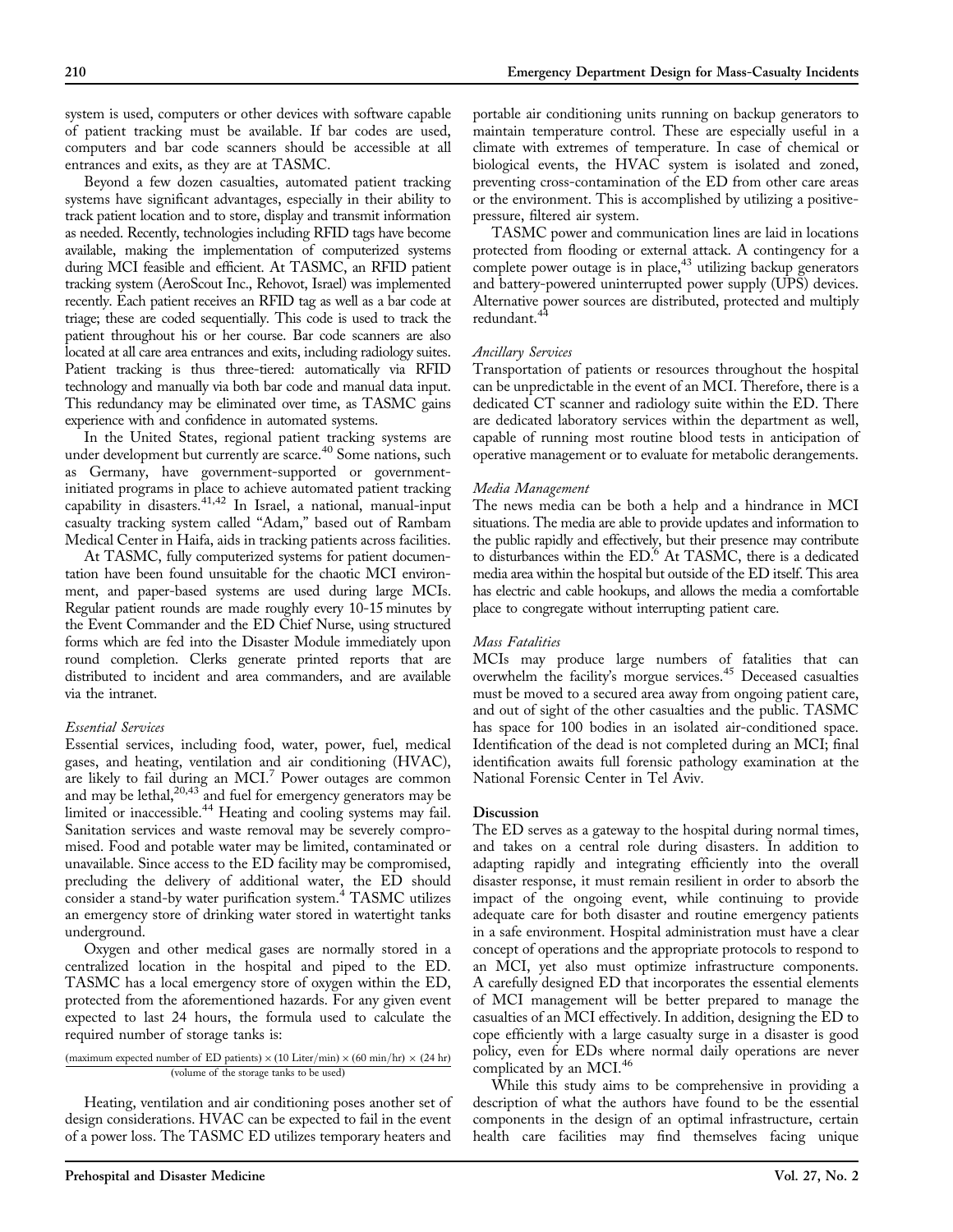challenges.<sup>47</sup> Due in large part to the relative rarity of MCIs in Western countries, many EDs are lacking in the infrastructure to effectively manage an MCI.<sup>16</sup> While changes may be necessary, they are not always easy or even feasible. Options for improvement in physical structure range from redesign of the current infrastructure, to renovation, to complete remodeling of the ED. The difficulties involved in carrying out the necessary construction need to be viewed in terms of the impact of an MCI on an unprepared ED. A survey of United States medical facilities revealed that geographic regions with the highest perceived threat of a bioterrorism attack received the most government funding, while the areas with the largest number of potential hazards overall received the least amount of funding.<sup>40</sup>

One common misconception is that such a project requires a tremendous investment of time, resources and finances. While this is certainly true of some of the components described herein, many of the components of an appropriate infrastructural design add minimal cost to the normal expenditures of building an ED. For example, adding decontamination showers can be inexpensive if runoff water containment is not required, as is the case in the TASMC facility. Storing emergency equipment in or near the ED is likewise inexpensive, and adding oxygen cylinders and regulators to all ED gurneys cost TASMC approximately US \$500 per gurney. Adjusting communications and informatics systems such that they are redundant and resistant may be done inexpensively, depending on local requirements. Mobile computers and bedside registration are already common fixtures in many

#### References

- 1. Rutherford WH, de Boer J. The definition and classification of disasters. Injury. 1983;15(1):10-12.
- 2. Mecklenburg GA, Alexander GR, Belcher JM, et al. In Our Hands: How Hospital Leaders Can Build a Thriving Workforce. Chicago, Illinois, USA: American Hospital Association's (AHA) Commission on Workforce for Hospitals and Health Systems; April 2002.
- 3. Andrulis DP, Kellermann A, Hintz EA, et al. Emergency departments and crowding in United States teaching hospitals. Ann Emerg Med. 1991;20(9):980-986.
- 4. ER One Project history and overview. Washington Hospital Center website. http:// www.whcenter.org/workfiles/EROneBackground.pdf. Accessed September 8, 2011.
- 5. Regional Emergency Medical Advisory Committee. Prehospital Treatment Protocols: General Operating Procedures. New York, New York, USA: Regional Emergency Medical Advisory Committee; August 2011.
- 6. Okumura T, Suzuki K, Fukuda A, et al. The Tokyo subway sarin attack: disaster management, Part 1: Community emergency response. Acad Emerg Med. 1998;5(6): 613-617.
- 7. Kirschenbaum L, Keene A, O'Neill P, et al. The experience at St Vincent's Hospital, Manhattan, on September 11, 2001: preparedness, response and lessons learned. Crit Care Med. 2005;33(1):48-52.
- 8. Feeny JM, Goldberg R, Blumenthal JA, et al. September 11, 2001, revisited a review of the data. Arch Surg. 2005;140(11):1068-1073.
- 9. Singer AJ, Singer AH, Halperin P, et al. Medical lessons from terror attacks in Israel. J Emerg Med. 2007;32(1):87-92.
- 10. Ciottone GR. Role of emergency medicine in disaster management. In: Cittione GR, ed. Disaster Medicine. Philadelphia, Pennsylvania, USA: Elsevier Health Sciences; 2006:26-33.
- 11. Kluger Y, Mayo A, Soffer D, et al. Functions and principles in the management of bombing mass casualty incidents: lessons learned at the Tel-Aviv Souraski Medical Center. Eur J Emerg Med. 2004;11(6):329-334.
- 12. Almogy G, Belzberg H, Mintz Y, et al. Suicide bombing attacks: update and modifications to the protocol. Ann Surg. 2004;239(3):295-303.
- 13. Traub M, Bradt DA, Joseph AP. The surge capacity for people in emergencies (SCOPE) study in Australasian hospitals. Med J Aust. 2007;186(8):394-398.
- 14. JCAHO (Joint Commission Accreditation Healthcare Organization). Environment of Care Essentials for Health Care. 5<sup>th</sup> ed. Joint Commission Resources; 2005:59.
- 15. Huddy J, Michael TR. Emergency Department Design: A Practical guide to Planning for the Future. Dallas, TX: American College of Emergency Physicians; 2006;45.
- 16. Niska RW, Shimizu IM. Hospital preparedness for emergency response: United States, 2008. Natl Health Stat Report. 2011, Mar 24(37):1-14.

modern EDs, and a smooth patient flow system is an advantage for any ED, as are good patient tracking systems and efficient ambulance bays.

The true impact of ED design on the efficient management of the casualties of an MCI is difficult to determine. Comparative studies do not exist, and given the sudden nature of MCIs, the large number of variables affecting their management, and the huge variability in ED design, it is unlikely that such a study can be carried out. It is therefore important for ED operators to share real-life experiences in this specific area of MCI management. At TASMC, the ED infrastructure was planned with MCI management in mind, and its various design components were tested in many MCIs, and refined and adapted with each event. It quickly became apparent that components such as efficient vehicle intake, triage and one-way flow of large patient volumes are critical for coping with the inevitable chaos during an MCI.

# Conclusion

This study highlights the role of design and infrastructure in MCI preparedness in order to assist planners in improving their ED capabilities. Structural optimization calls for a paradigm shift in the concept of structural and operational ED design, but may be necessary in order to maximize surge capacity, department resilience, and patient and staff safety.

# Acknowledgement

Esther Eshkol is thanked for editorial assistance.

- 17. Halperin P, Tsai MC, Arnold JL. Mass-casualty, terrorist bombings: implications for emergency department and hospital emergency response (Part II). Prehosp Disaster Med. 2003;18(3):235-241.
- 18. Posner Z, Admi H, Menashe N. Ten-fold expansion of a burn unit in mass casualty: how to recruit the nursing staff. Disaster Manag Response. 2003;1(4): 100-104.
- 19. Schultz CH, Koenig KL, Noji EK. A medical disaster response to reduce immediate mortality after an earthquake. N Engl J Med. 1996;334(7):438-444.
- 20. Murphy K, Gates M. Five patients who died in Joplin hospital suffocated. Reuters website. http://www.reuters.com/article/2011/05/24/us-usa-weather-tornadoes-hospitalidUSTRE74N7FB20110524. Accessed September 8, 2011.
- 21. Gavagan TF, Herminia P, Sirbaugh P, et al. Hurricane Katrina: medical response at the Houston Astrodome/Reliant Center Complex. South Med J. 2006;99(9): 933-939.
- 22. Nozaki H, Hori S, Shinozawa Y, et al. Secondary exposure of medical staff to sarin vapor in the emergency room. Intensive Care Med. 1995;21(12):1032-1035.
- 23. Horton DK, Orr M, Tsongas T, et al. Secondary contamination of medical personnel, equipment and facilities resulting from hazardous materials events, 2003-2006. Disaster Med Public Health Prep. 2008;2(2):104-113.
- 24. Eisenman A. Emergency care under fire and underground: a personal narrative. Isr J Emerg Med. 2006;6(4):5-9.
- 25. Wolinsky PR, Tejwani NC, Testa NN, et al. Lessons learned from the activation of a disaster plan: 9/11. *J Bone Joint Surg Am*. 2003;85-A(9):1844-1846.
- 26. Ciottone GR. Triage. In: Ciottone GR, ed. Disaster Medicine. Philadelphia, Pennsylvania, USA: Elsevier Health Sciences; 2006:283-290.
- 27. Benson M, Koenig KL, Schultz CH. Disaster triage: START, then SAVE a new method of dynamic triage for victims of a catastrophic earthquake. Prehosp Disaster Med. 1996;11(2):117-124.
- 28. Feliciano DV, Anderson GV Jr, Rozycki GS, et al. Management of casualties from the bombing at the centennial olympics.  $Am J$  Surg. 1998;176(6):538-543.
- 29. Vayer JS, Ten Eyck RP, Cowan ML. New concepts in triage. Ann Emerg Med. 1986;15(8):927-930.
- 30. Gutierrez de Ceballos JP, Turegano Fuentes F, Perez Diaz D, et al. Casualties treated at the closest hospital in the Madrid, March 11, terrorist bombings. Crit Care Med. 2005;33(1 Suppl):s107-112.
- 31. Hick JL, Hanfling D, Burstein J, et al. Health care facility and community strategies for patient care surge capacity. Ann Emerg Med. 2004;44(3):253-261.
- 32. Deynes S, Kahn C, Koenig KL. Hospital Planning For Terrorist Disasters: A Community-Wide Program. Emergency Medicine Practice. 2009;Special Report:1-20.